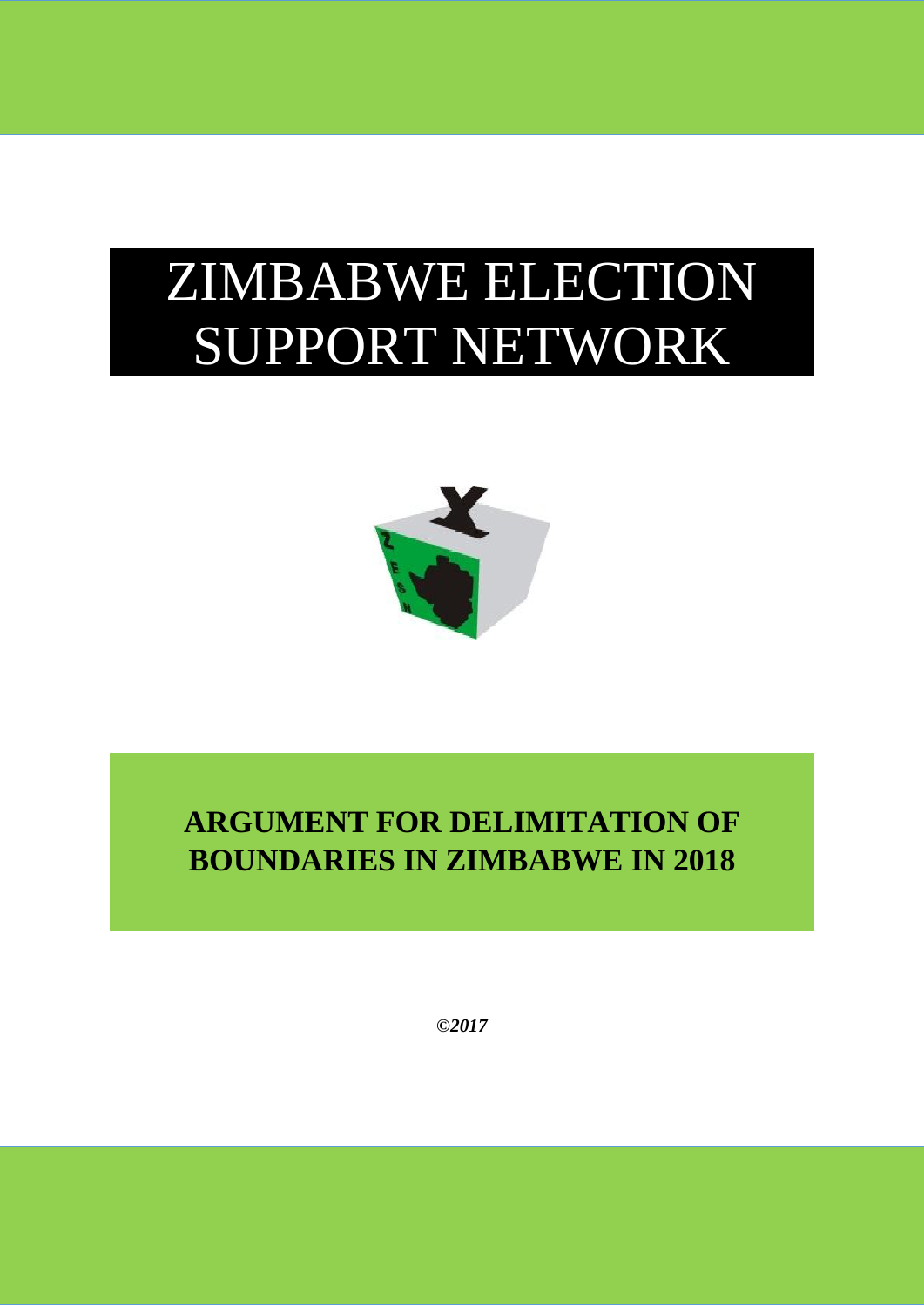# **Introduction**

The purpose of this policy brief is to discuss the timing of the process of delimitation of electoral boundaries. It articulates why it is more desirable to have the delimitation exercise before the 2018 elections.

The delimitation of electoral boundaries, which maps out the constituencies and wards in which people exercise their right to vote is a key aspect of the electoral process. This process, which is universally acknowledged, is based on provisions of the Constitution of Zimbabwe, which is the supreme law of the land.

The last delimitation exercise in Zimbabwe was carried out in 2008, shortly before the harmonised elections held on 29 March. Although the Constitution which applied at the time required delimitation to take place every 5 years, no delimitation exercise was carried out before the 2013 general elections. Therefore, by the time the 2018 elections are held, Zimbabwe would have gone 10 years without any delimitation of electoral boundaries.

The country faces the risk of going into a second election without a delimitation of electoral boundaries. It is good practice to periodically and regularly review electoral boundaries. It is argued that failure to perform a delimitation exercise before the 2018 elections is likely to affect the credibility and legitimacy of the electoral outcome.

#### **The Problem**

The major problem is that unless Zimbabwe undertakes a delimitation exercise before the 2018 election, the credibility and legitimacy of that election will be put at risk. This will affect Zimbabwe's ability to resolve its long-standing political problem.

However, the relevant data such as the population census data, which is necessary for purposes of carrying out a proper delimitation exercise is also fast losing reliability with the passage of time since the last census was conducted in 2012.

It is critical therefore, for the generation of a new data set which can be used to complement and fill gaps in the census data, in order for a proper delimitation exercise to be undertaken. It will be critical however, to ensure that the 2018 elections are held on the basis of a new delimitation exercise.

#### **Why delimitation process matters in elections**

Delimitation is an important process which maps out electoral boundaries of voting zones – constituencies and wards. This exercise is critical in a jurisdiction where the predominant system of voting is the First-Past-the-Post system based on voters electing their representatives based on constituencies and wards. Those voting zones have to be accurate and representative.

The delimitation of accurate boundaries is critical to the success of any election, but it also requires careful management as it can easily be manipulated. If electoral boundaries are poorly drawn, it can lead to under-representation of the people in some constituencies which would have more people, while creating over-representation in other constituencies with fewer people. The fundamental principle is that electoral boundaries must as far as possible create equally-represented constituencies with shared community interests. The principle of one person one vote is based on the core value that each vote must be equal to the other.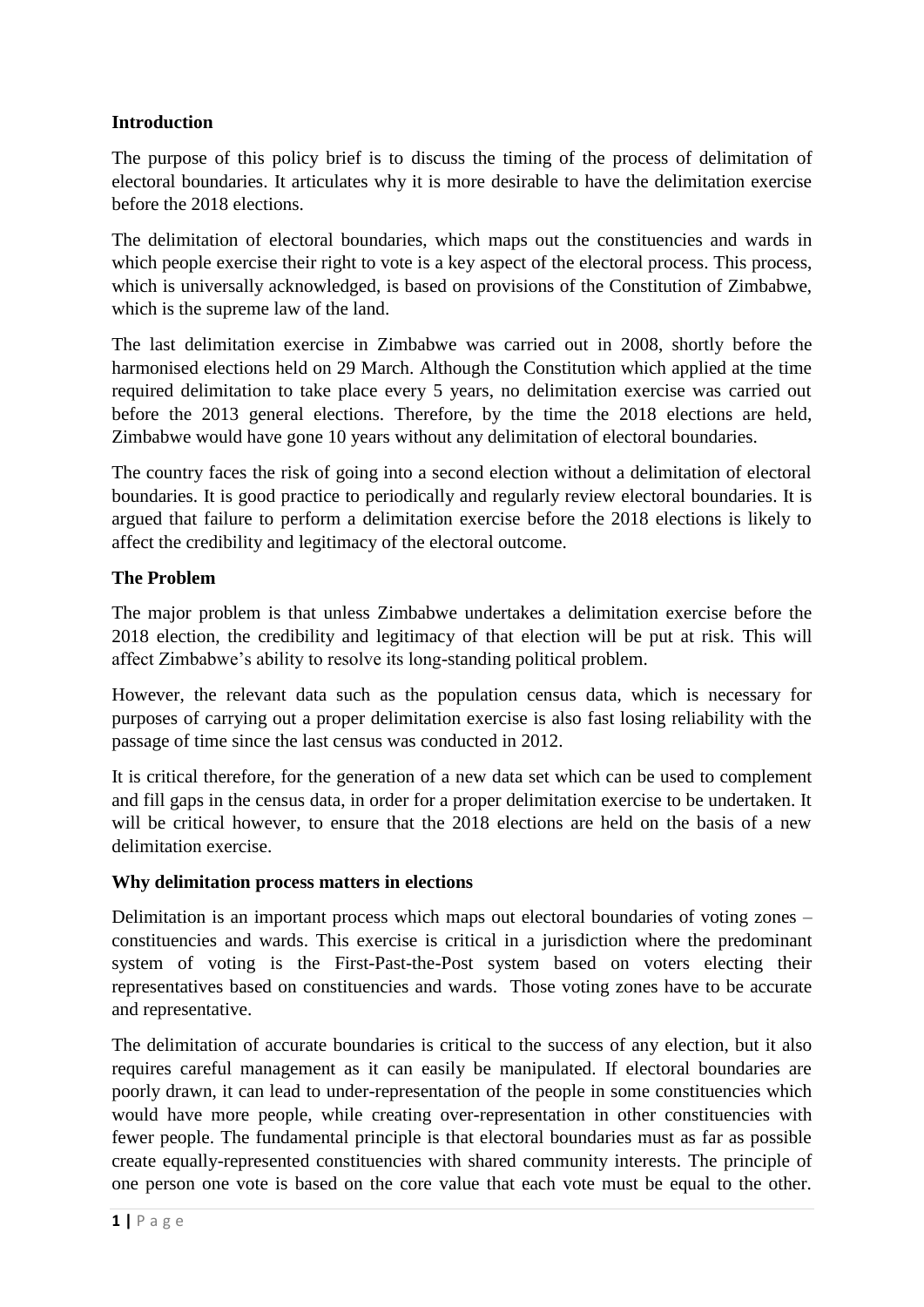However if constituencies with fewer numbers of people are permitted to elect the same number of representatives as constituencies with larger numbers of people, the notion of one person one vote is undermined as it would mean other votes carry more weight than others.

However, in previous years, the delimitation exercise has neither been transparent nor timely in relation to the elections. The process has also been at risk of political manipulation, with the ruling party and President usually having greater and earlier access to and control over delimitation data and therefore enjoying an unfair advantage over other candidates. There was also a problem in respect of the lack of independence of the authority which was charged with the mandate of carrying out delimitation, which was wholly appointed by the President, who was also a candidate in elections.

Setting election boundaries is also important as it affects the allocation of polling stations in the different wards of a constituency. Where the delimitation exercise is done late, this will also mean the late publication of the list of polling stations with the resulting associated problems where errors might have occurred and this could disenfranchise voters1.

Overall, delimitation can be manipulated by an interested party to sway an election in their favour, by creating and strengthening favourable constituencies, while undermining constituencies perceived to be in opposition. This is why the process of delimitation must also be watched carefully.

# **Impact of migration**

One population dynamic which affects electoral boundaries and requires regular review is the migration of people, the most critical of which is rural to urban migration and vice-versa. The push and pull factors for these migration patterns are varied – they can include incentives such as the free provision of urban housing stands to the homeless, as a legitimate empowerment mechanism but also probably a bait to populate and dilute urban constituencies with a new set of voters. In one case, Harare North Constituency in 2008, the voters' roll indicated 8450 voters registered under the name of a housing co-operative but the location was actually deserted.

Migration can also be due to forced displacement during or after election periods. There is documented evidence of large-scale displacement of rural citizens between the 29 March elections and 27 June elections in 2008. Operation Murambatsvina in 2005 and demolitions in 2015/16, saw the violent displacement of new urban dwellers after their homes were destroyed by government on the grounds that they were illegal structures.

Such migration results in vast changes to population distribution in wards and constituencies, affecting their numbers and therefore representation. When voters have been forcibly displaced due to political violence and intimidation, they have been dislocated from their natural constituencies and they have not been able to vote. Furthermore, some constituencies have become under-represented as they have gained more people than a reflected on the

 $\overline{a}$ 

 $1$  Previous elections such as in 2008 demonstrate the myriad of problems arising from the late completion of the delimitation exercise. In some cases, processes have been hurriedly done, with subsequent distortions to the voters' rolls and ward boundaries where family members using the same address have been registered in different wards.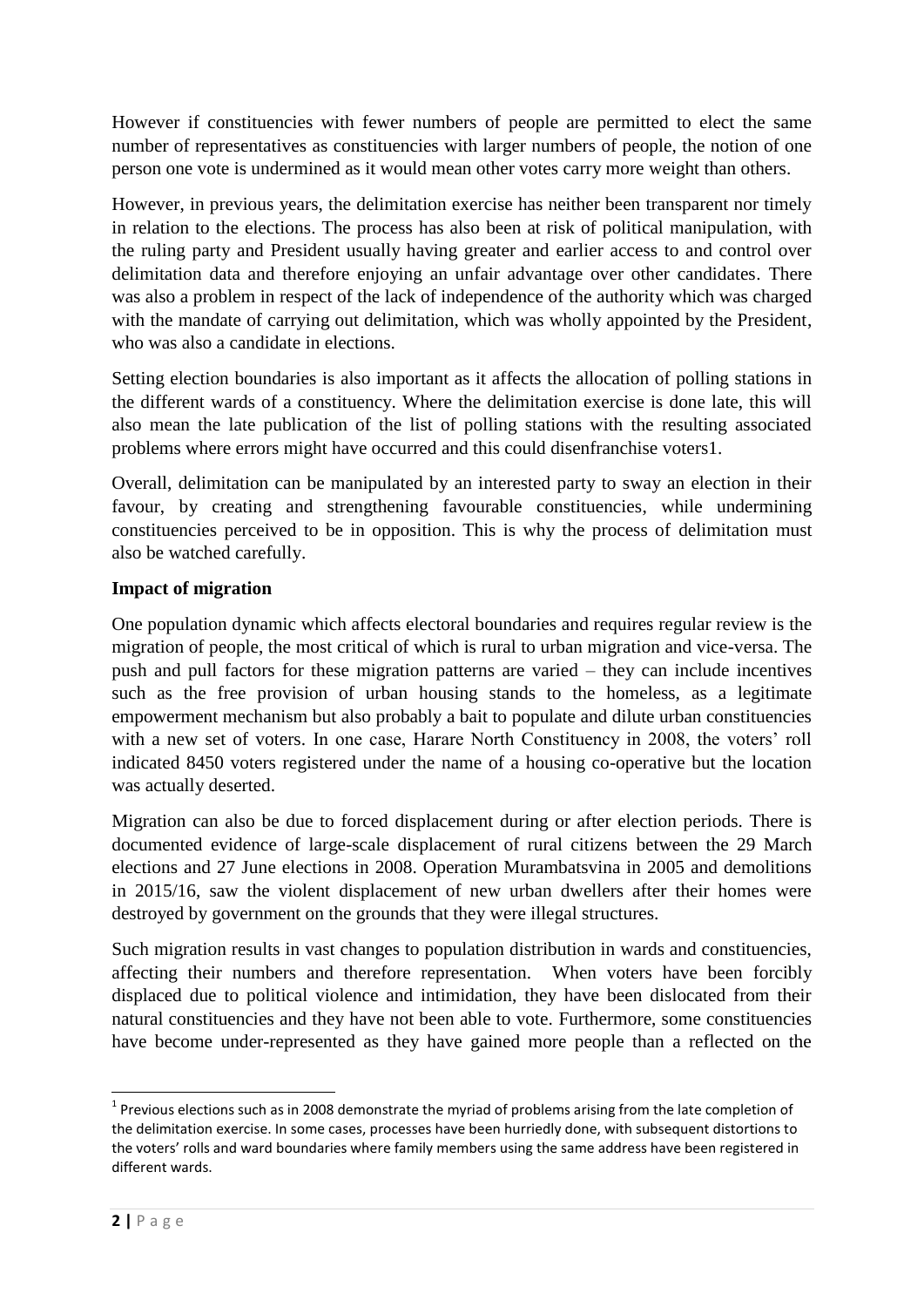electoral map while others have become over-represented as they have lost people in the interim but can still elect the same number of representatives based on an old data set.

# **Current legal framework**

The current legal framework for the delimitation process is governed mainly by the Constitution and the Electoral Law. There is also other legislation such as the Census and Statistics Act [Chapter 10:29] which helps in the process of determining electoral boundaries. However, as the Constitution is the supreme law of the land, all other laws, rules or legal instruments must conform to its terms.

The Constitution creates the institutional mechanism for carrying out the delimitation process. The mandate for this is vested in the Zimbabwe Electoral Commission (ZEC), the electoral body which is charged with the management and supervision of the electoral processes. The reasoning behind giving this role to ZEC was that as the only body in charge of elections, it must be given all the powers to deal with all issues pertaining to elections. Therefore, functions such as voter registration and maintenance of the voters' roll, previously exercised by the Registrar-General, were transferred to ZEC. Likewise, the process of delimiting constituencies, was also given to ZEC.

Apart from the institutional set-up, the Constitution also deals with several issues relating to delimitation. These issues include the nature and extent of ZEC's mandate of delimiting boundaries, the frequency of the delimitation process, and some (but not all) timelines for producing the delimitation report. It also provides guidance on the factors that must be taken into account when determining electoral boundaries. It is not necessary for purpose of this brief to go into much detail on those factors.

#### **Weaknesses of the legal and administrative framework**

The legal framework for the delimitation process has weaknesses.

- While there are provisions to promote the independence of ZEC, in the past there have been allegations by various stakeholders that ZEC lacks independence, particularly on the operational side. In particular, there have been allegations that ZEC is a militarized institution, with ex-military and security personnel holding key roles in its operations. Although the process of appointing commissioners has theoretically improved, the results in practice have been disappointingly similar to the past, with the same old personnel being recycled through re-appointments. ZEC did not do its reputation any good when it endorsed the violent and discredited 27 June 2008 presidential run-off election as a free and fair when virtually everyone, including neutral observers, dismissed it as a sham election.
- Delimitation has not been done according to set timelines and in most cases it has been done very shortly before the elections, making the exercise less useful to candidates and parties contesting in elections and in some cases, it has confused and disenfranchised voters who have found on polling day that they are wrongly registered in different wards or constituencies2. The late provision of the delimitation

 2 The authority for delimitation has not been timeous in its work with the 2000 exercise being completed just 5 days before the nomination of candidates. There were concerns of manipulation, with the 2000 delimitation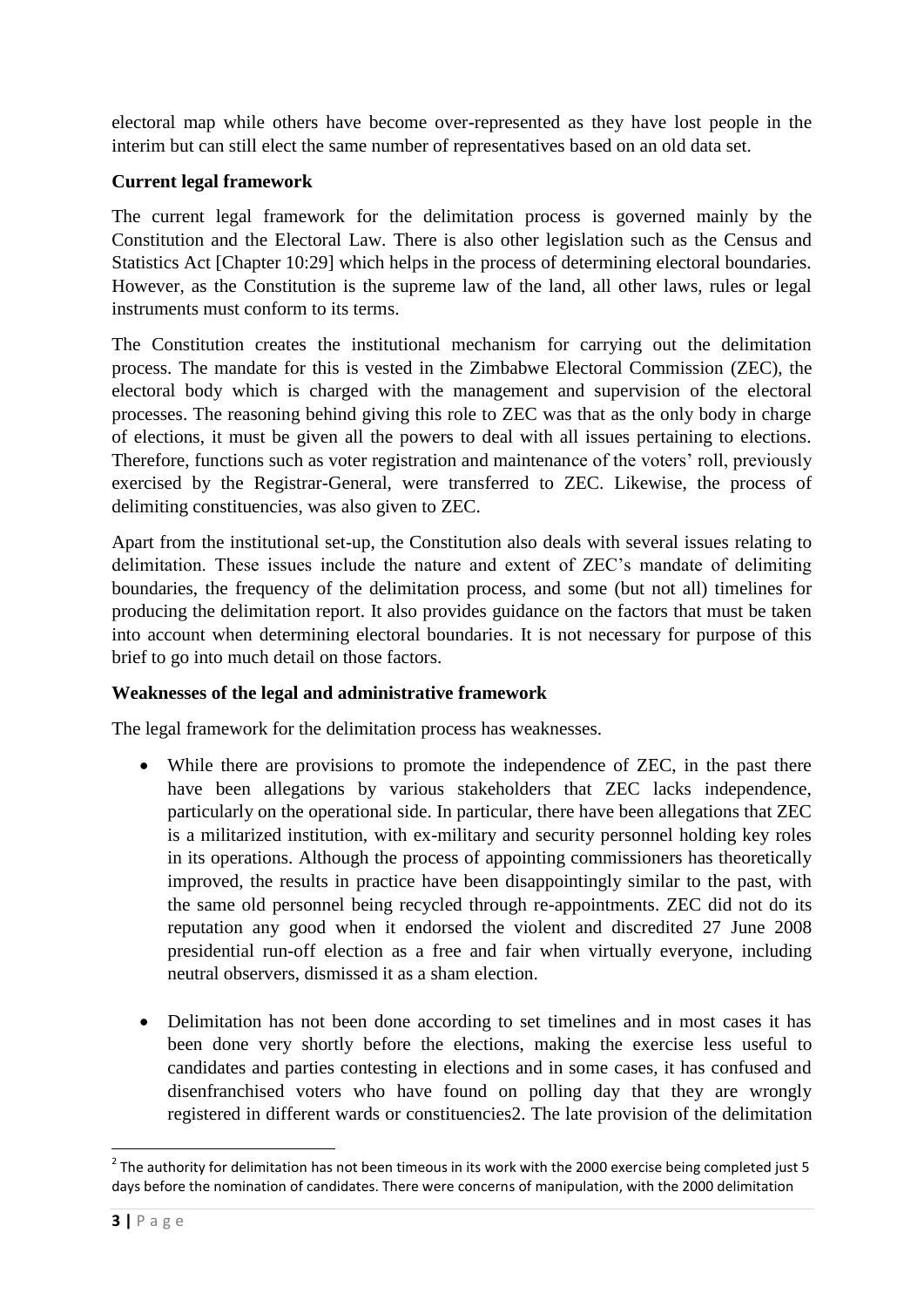reports has made it difficult, if not impossible, for interested parties to scrutinise the maps and boundaries. The result is there have been no serious formal challenges to the delimitation of electoral boundaries, despite the problems around it. However, while these weaknesses exist, there have not been any successful formal challenges to the delimitation exercise in the courts of law or any other channels3.

- Lack of transparency and secrecy in the delimitation exercise. There has never been transparency in how delimitation is carried out, with allegations of too much control by the President and the executive over the authority charged with delimitation.
- Some of the provisions of the Electoral Law are still outdated in light of the new Constitution.

#### **The delimitation process**

It is not necessary to go into the nitty-gritties of the delimitation process as described in the Constitution and the Electoral Law, except to point out that in terms of timing, ZEC is required to determine electoral boundaries after every 10 years. This is designed to fall as soon as possible after a population census has occurred, which is also done every ten years. This 10 year interval is an extension of the period as previously delimitation was required every 5 years. There is criticism that the 10 year-interval is too long given the migration patterns in the country and that this could result in distorted electoral boundaries. This is a legitimate criticism. Since elections are held every 5 years it seems better that delimitation is aligned with the timing of elections. However, this would require a constitutional amendment, but there is no appetite to amend the Constitution so soon after its adoption. Indeed, that would not the desirable.

#### **When should the next delimitation exercise take place?**

The core question in this paper is when, in light of the above, should the next delimitation exercise take place?

It is submitted that for the credibility of the 2018 elections, the delimitation process must be carried out before that election. There is a view that the delimitation exercise should wait until 2023, that being 10 years after the new Constitution came into force. While there is some merit in that view, the costs of not having a delimitation exercise before the 2018 elections far outweigh the benefits of waiting for 2023. I will set out the case for and against both:

exercise leading to loss of urban constituencies and rural provinces gaining more constituencies despite the high rate of rural-urban migration.

<sup>3</sup> Following the 2013 election an MDC-T Candidate for Mount Pleasant, Jameson Timba tried to challenge the redrawing of the constituency. The Court stated that the evidence was inadequate, although one of the challenges that Timba faced was the problem of accessing election-related data which the courts also refused to sanction.

 $\overline{a}$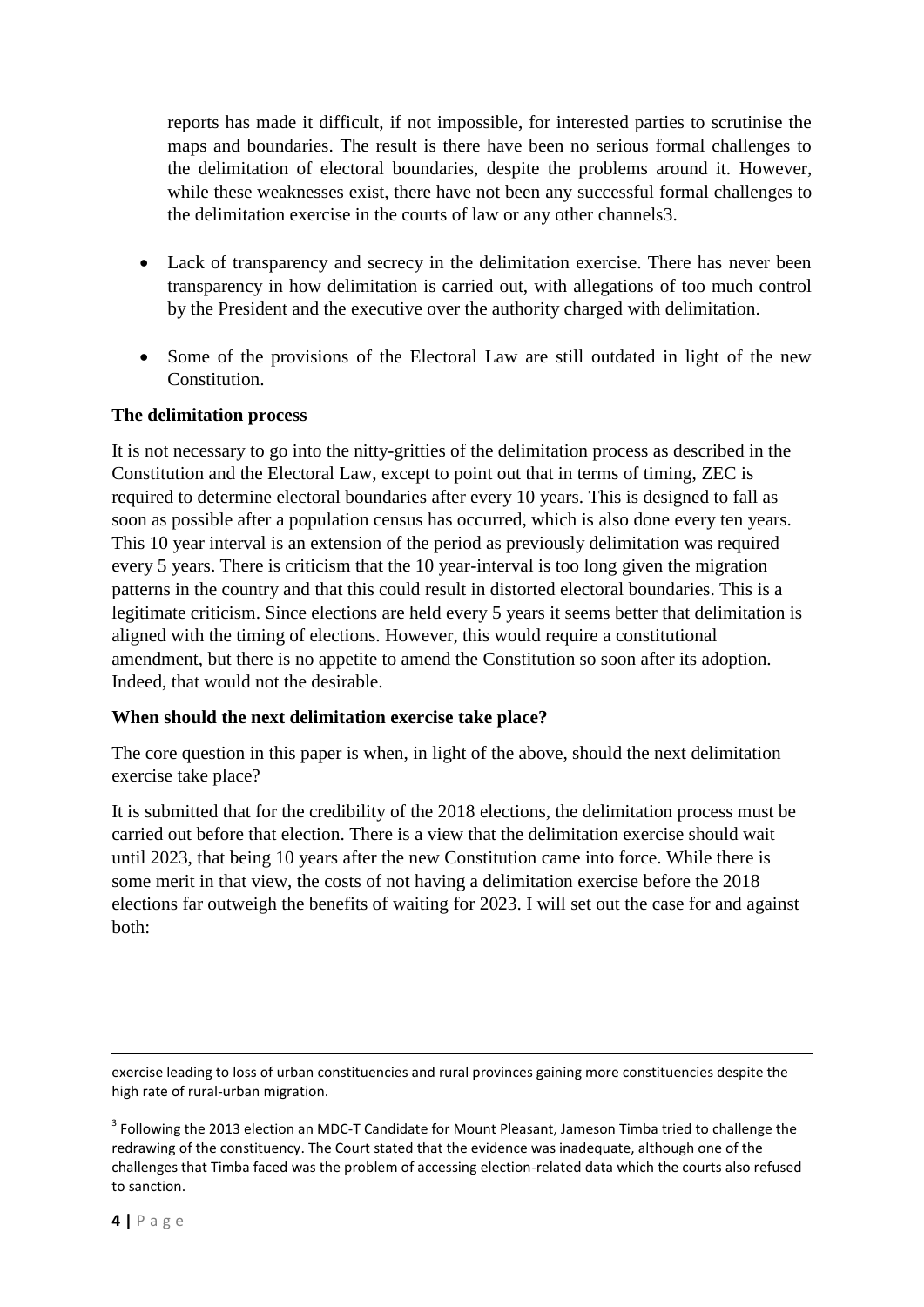# **Delimitation in 2023**

This is based on the view that since the Constitution allegedly silent on the commencement of the 10-year duration, then 2013 is the correct date for the next delimitation exercise that being 10 years after the adoption of the new Constitution in 2013. However, this view overlooks the fact that the new Constitution did not commence in a vacuum. The new Constitution recognises the principle of succession in sections 9, 10 and 11 of the Sixth Schedule. Where the Constitution did not include previous terms or events before its adoption, it states so clearly. Where it is silent, the terms served or past events should be computed from when they occurred. On that basis, the fact that the last delimitation exercise was performed in 2008 must be taken as the starting point, in which case 2018 would be the next natural date for the delimitation exercise.

The second advantage of having 2023 as the date for the next delimitation exercise is that it would align the delimitation process with the population census which is next due in 2022. It will also align with the next elections after 2018, which are due in 2023. On this basis, waiting for 2023 would seem to be a perfect scenario to align delimitation not only with the election but also with the census which would have taken place a year before. This is a significant point, but it would mean going into the 2018 elections without any delimitation having taken place. It also overlooks the fact that by the time the 2028 elections are held, there delimitation won't be due until 2032. There is therefore no unique advantage in the alignment of the census, delimitation and elections in 2023.

# **Delimitation in 2018**

As pointed out above, an interpretation which takes into account what happened before the new Constitution came into force would recognise that the last delimitation process was in 2008 and therefore, 10 years afterwards would be in 2018. This interpretation will dislocate the delimitation process from the 2023 elections but this is a natural consequence of the fact that the delimitation is now coming at 10 year intervals, rather than 5 years. On this interpretation, the next delimitation process after 2018 would be in 2028 which is also consistent with the elections of that year.

Secondly, and perhaps more importantly, the country has already gone through one election without a delimitation exercise. There was cause for concern that the electoral boundaries in the 2013 elections were not accurate or representative of the population distribution. That risk will be higher in the 2018 elections, leading to gross distortions in the electoral outcome. It would be undesirable for Zimbabwe to go into another election without a proper delimitation of electoral boundaries, particularly given the migration patterns between 2008 and 2018.

# **Outdated census data?**

One weakness with carrying out delimitation in 2018 is that population census data will be outdated given that the last census was carried out in 2012. 6 years between the census and the delimitation exercise is a long period and that data may not be reliable. However, while population data is an important factor in the delimitation process, it is by no means the only data set. More significant is the data on voter registration and the voters' roll. If that data can be captured in time for the 2018 elections and there is a credible and trusted voters roll, that should be a good data set to complement the census data for purposes of carrying out the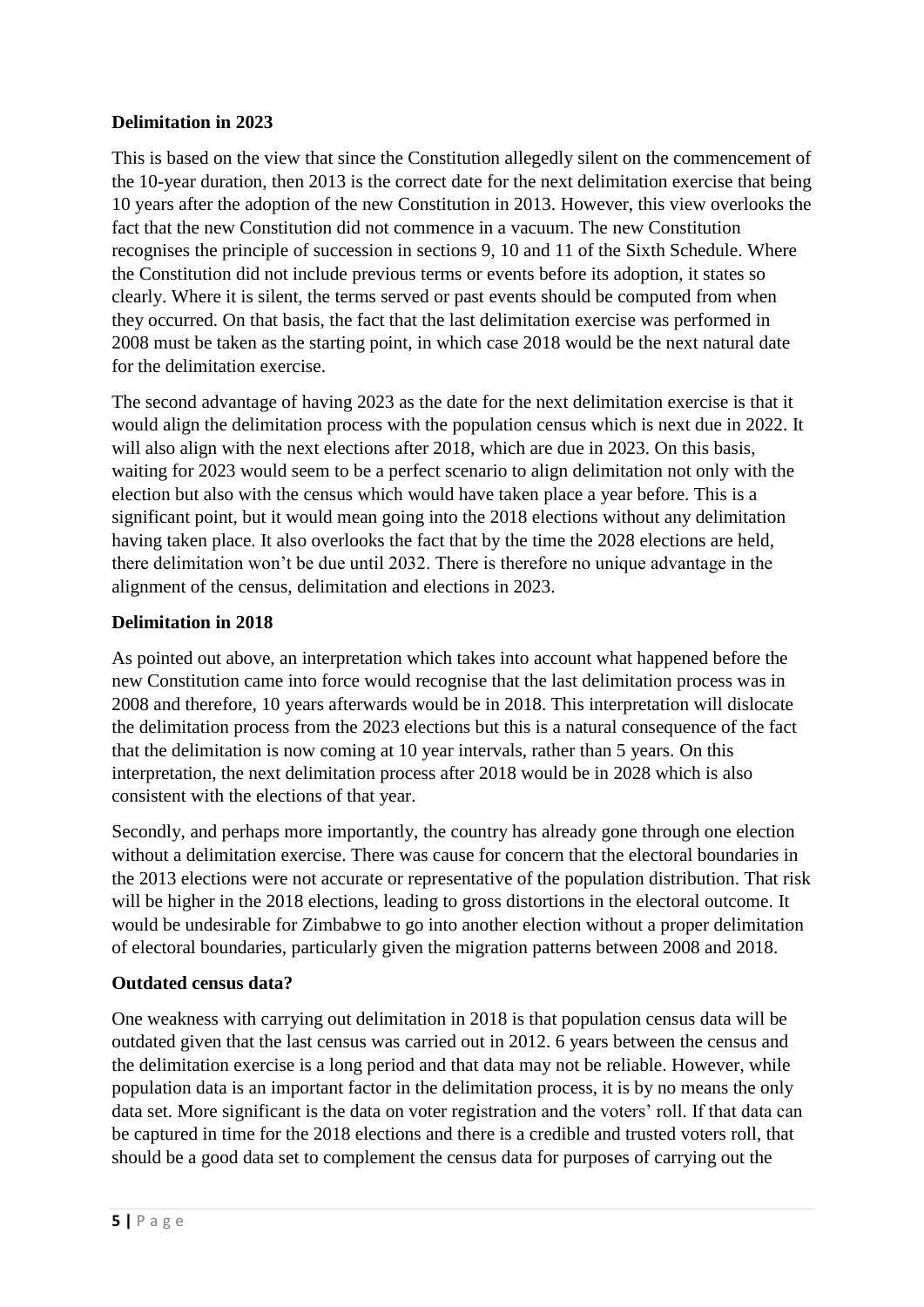delimitation process. This means there is a need to focus strongly on the establishment of a new and credible voter' roll.

The problems with Zimbabwe's voters roll are well-known. There is a serious lack of transparency and stakeholders have long complained that the voters roll is in a shambolic state. When the opposition parties and civil society demanded a copy of the electronic copy of the voters roll before the 2013 elections, ZEC and the Registrar General failed and/or refused to comply, contrary to the law and court orders. This severely damaged the legitimacy of the election outcome. Thus if ZEC is to use the voters roll to delimit electoral boundaries, it would have to revamp the entire system to ensure credibility and trust.

In this regard, ZEC is mulling the introduction of bio-metric voter registration (BVR), which could vastly improve the voters roll but it would also require time and resources. However, considering the pressing need for a delimitation exercise, investment in the BVR system would be good use of scarce resources. If done properly, this new data set will provide the material for a delimitation exercise before the 2018 elections.

# **Recommendations**

In light of the above, a number of recommendations can be made to the relevant authorities:

- The next delimitation process should take place before the 2018 elections to help promote their credibility and legitimacy. Current electoral boundaries are distorted and unreliable.
- ZEC must roll out the new voter registration system, based on BVR or any other system, as soon as possible to ensure that there is a credible and trusted voters roll which can be the basis of the delimitation process.
- Provisions of the Electoral Law which are no longer consistent with the new Constitution must be amended.
- The Electoral Law must specifically include factors such as the principle against nondiscrimination of minorities among factors to consider when drawing electoral boundaries. The ease and convenience of travel to polling stations within a delimited area is an important factor of consideration in the delimitation process.
- While the Constitution and the Electoral Act go some way to advance the principles which underpin delimitation, more can be done to ensure that the delimitation process is open, efficient, effective and independent.
- While ZEC has discretion on the choice of methods it can use for carrying out the mapping and delimitation exercise, it is encouraged to adopt and use new computerbased and digital technologies which is more accurate, faster and easier to audit. Such a move would be a worthy investment and would give confidence to stakeholders.